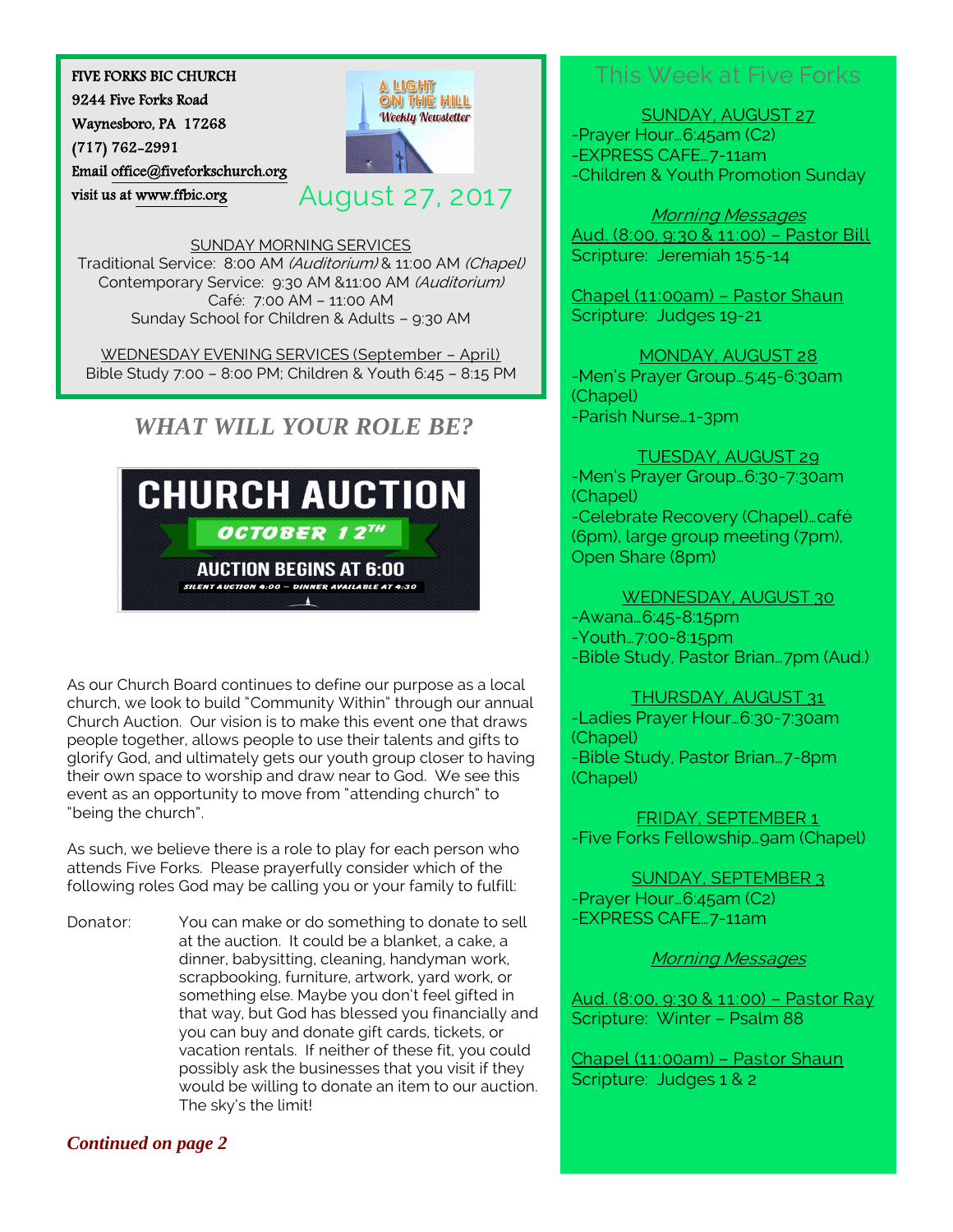# *WHAT WILL YOUR ROLE BE?*

*(Continued from page 1)*

Volunteer: Planning and executing the auction will take a lot of work. Maybe you have some extra time that allows you to volunteer to help in the planning or even in helping everything to run smoothly the night of the auction. This year we are hoping to allow more families to participate in the auction by offering childcare. We are planning to present a movie in the chapel for children to watch. Maybe you have your clearances and could help in this area. Or maybe you could help monitor and run the silent auction. There are plenty of possibilities. Just let us know you are able to help and we can find a spot for you!

Buyer: We hope that you will all consider attending the night of the auction to bid on items in both the live auction and the silent auction. Even if none of the items on the auction list appeal to you, please join us to have dinner and share in fellowship as we draw the church together.

If you are willing to donate or volunteer, please let Melissa Mitchell know by calling 717-749-5410 or emailing smitch466@embarqmail.com.



On September 16, 1748, the British ship Patience, under command of one Captain John Brown, arrived in Philadelphia. Among the passengers disembarking was a man named Peter Berthold. Peter is an ancestor of mine.

He located in Ringgold, MD, where the name Berthold was eventually Anglicized as "Barkdoll", my mother's maiden name.

Family tree research is fascinating. There are all kinds of mysteries to solve. We don't think about it perhaps, but Jesus, of course, had a family tree as well – a direct lineage through Mary and a legal heritage through Joseph.

Researching Jesus' Family Tree would be a great way to review different people found in the Old Testament. So that's what we'll be doing this fall in our Word On Wednesday Bible study. Starting Wednesday evening, August  $30<sup>th</sup>$ , at 7:00, in the auditorium, we'll look into Jesus' family roots. And, for those for whom it may be more convenient, we'll also begin the same study on Thursday, August  $31<sup>st</sup>$ , at 7:00, in the chapel. Hope you can join us! - Pastor Brian

### Attendance

### ATTENDANCE (AUGUST 20)

### **Sunday's Worship Total = 680**

 $8:00$  Auditorium =  $167$ 9:30 Auditorium = 271 11:00 Auditorium =  $162$  $11:00$  Chapel = 42 Bible Connection = 14 Nursery  $(9:30 \& 11:00) = 24$ 

### **Total Sunday School = 267**

Adult Education Attendance = 102  $Berean = 10$ Golden Link = 32 Through the Bible  $= 18$ The Christian Family Life Class = 30  $8:00$ AM Café Class = 4 Alpha Omega Discussion  $= 4$ Men's Resolution Class = 4

## Food Pantry " Item of the Month" for SEPTEMBER:

Canned Meat (Tuna, Salmon, Chicken)

Place donations in the orange tub in the lower lobby.

Operation Christmas Child " Item of the Month" for SEPTEMBER:

Dolls, Small Pillow (to cuddle), Small Stuffed Toys (no animalsit can't be antipated whether the animal is sacred, considered unclean, or has something associated with it in the cultures that affiliate animals with the spirit world.)

Place donations in the designated boxes in the lower and upper lobbies.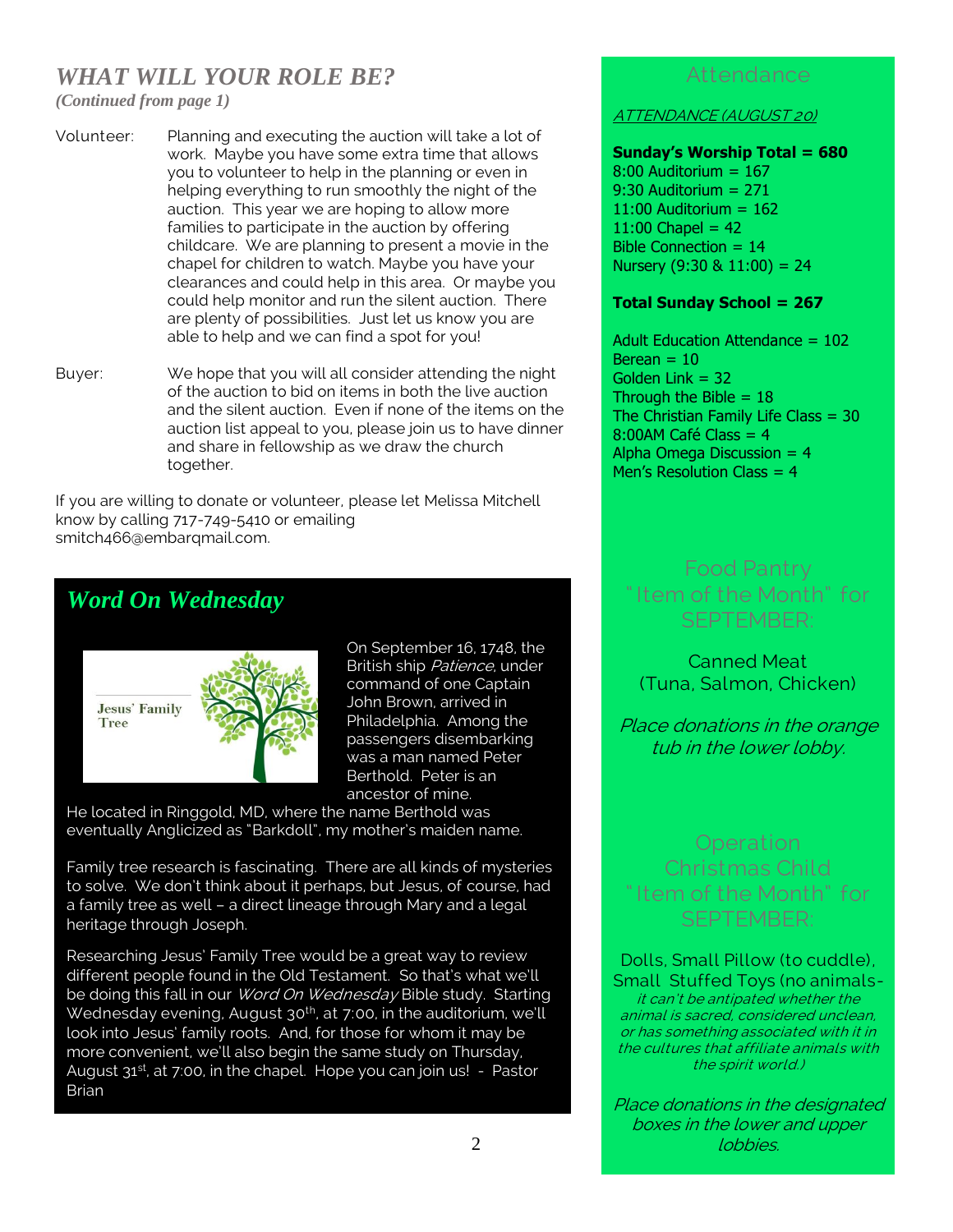## *September Sermon Series*

### " The Man for All Seasons"

What is your favorite season? Why is it your favorite? What do you do during your favorite season?

Seasons are necessary. Here we have winter, spring, summer and fall. In Zambia we had rainy season and dry season. All the seasons are necessary for the earth to flourish.

One could understand life, in particular our spiritual lives using our four seasons. There are times when we soar – exhilarated – after an Uprise event, or a special service. At other times God seems silent, and even absent. Our souls seemed weighed down to the point we are sure we are ready to give up.

Then there is everything in between, bland ordinariness, work we don't love or hate, health neither brilliant nor dismal, circumstances challenging but not debilitating.

At the heart of our spiritual lives, for those of us who call ourselves Christ followers, is a man, Jesus. "He is the Man for all seasons of life: overflowing with joy, intimate with sorrow, hospitable to sinners, tempted in all ways, innocent of all wrongdoing, at home in lonely places, the life of the party and more." (Buchanan)

During the month of September we want to get to know Jesus better as we consider how he interacts with us in all of the seasons of our souls we find ourselves in.

Scripture: September 3 - Winter – Psalm 88 September 10 – Spring – Isaiah 35 September 17 – Summer – Zechariah 8 September 24 – Fall – Galatians 6



Friday, September  $8<sup>th</sup>$  9:00 – 11:00 am in the **Chapel** Come watch, together again, on the BIG SCREEN, Chonda Pierce –"This Ain't PRETTYVILLE, Part 2" Light refreshments will be served!

# *Men's Breakfast At Roxbury*



September 9<sup>th</sup> ...8am in the Dining Hall at Roxbury Camp, 13763 Cumberland Hwy, Orrstown, PA

Please come to connect, fellowship and enjoy a hot breakfast.

Cost: \$5/person

To sign up, please call Roxbury Camp Office at 717-532-2208 or email [programming@roxburycamp.com](mailto:programming@roxburycamp.com)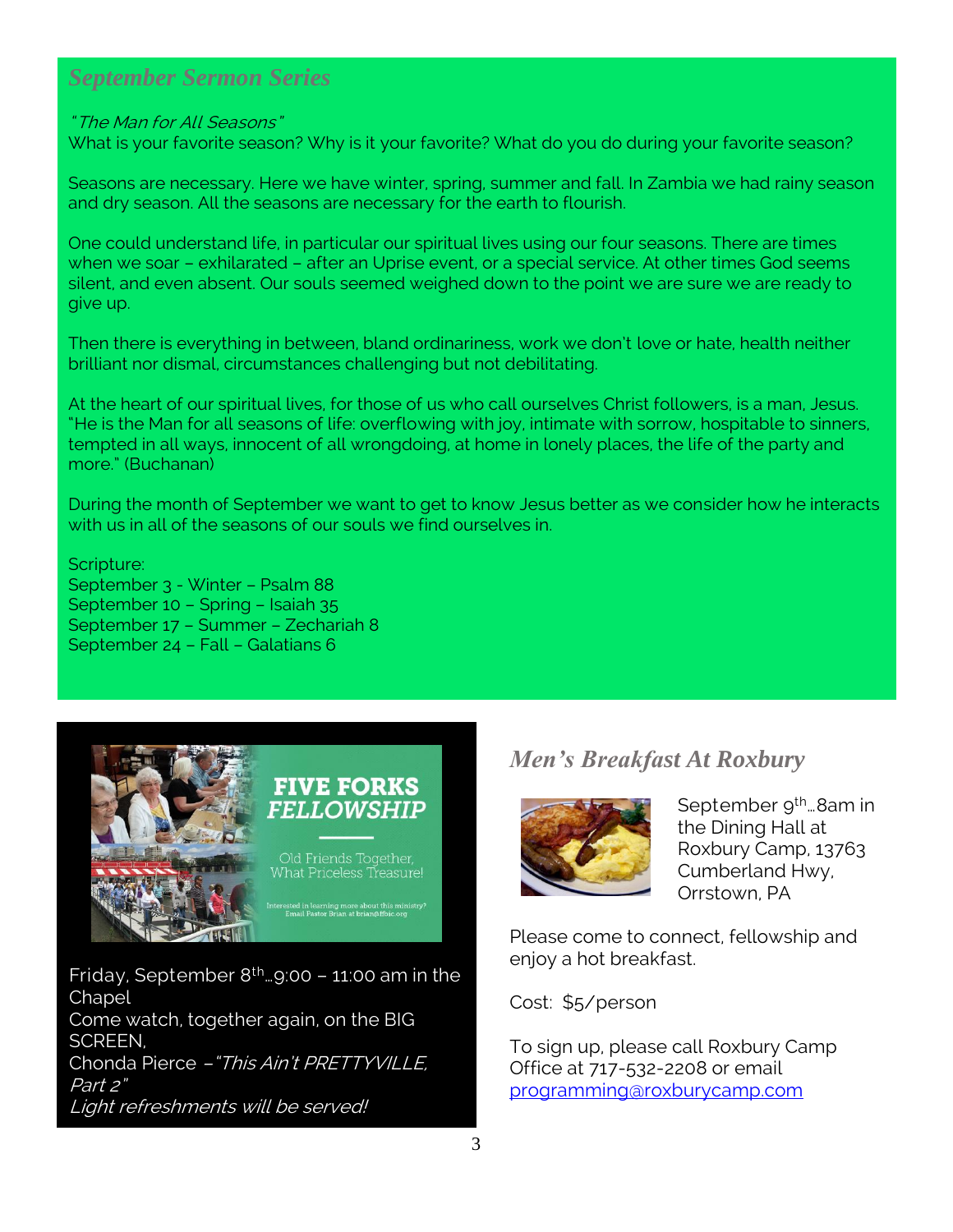

Let us pray: Dear God. please embrace those who are sick and hunting today and let them feel the warmth of Your love. Amen!

Carl Branthaver Molisa Haugh Melvin Peck

# *The Wanna B's Ladies Exercise Group*



*Exercise is always more fun with a friend/group. So ladies, join us beginning Tuesday, September 12th from 1:30 – 2:30pm in the Chapel basement.* 

*We meet every Tuesday and Thursday same time, same place.*

*Note: This is a low-impact exercise class using light weights.*

*See you there!!* 



Thanks very much to all the Five Forks folks who have showered me with flowers, cards, notes, and visited me, brought meals, and have covered me in prayer through and following my shoulder replacement surgery and rehab. May God return the blessings manifold! -Kathy Freese

Thanks to our church family for your words of sympathy spoken to us and your prayers, your cards, the phone calls, and the beautiful planter we received. We appreciate your kindness during the time <sup>o</sup>f our sister Goldie Shockey's passing. Melvin & Richard Peck

Your prayers, calls, flowers, and visits were greatly appreciated during my recent health issue with a bursted appendix. Thanks especially to the pastoral staff. -Chet Norris

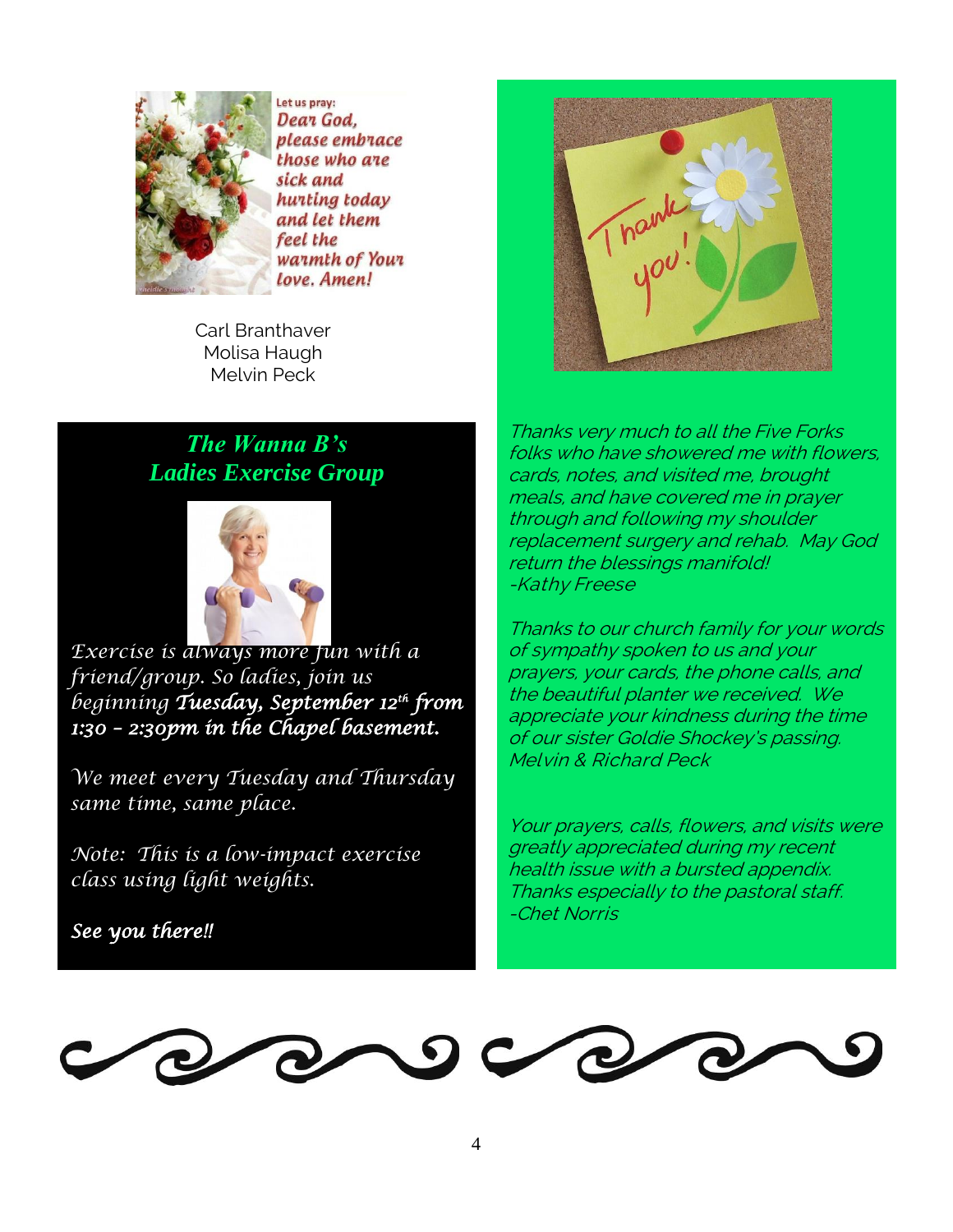

## Fall Semester Begins Week of September 18th

#### Work At Your Pace

You Do The Lessons At Home At Your Convenience And At Your Pace. You Receive One New Lesson Per Week.

#### Choose How You Receive The Lessons

You may receive and return the lessons via email, through your church mailbox or we will mail them to your home and you return them to Julie Tiedemann's mailbox or to the church office when completed. After completing the series, you will be given a "Certificate of Completion".

#### Courses Available This Semester:

#### I CORINTHIANS. . . . . . . 10 Lessons

I Corinthians is an interesting study of church life. It deals with the divisions, disorders, and difficulties that were occurring in the church at Corinth. There is much we can learn as individuals, and as a church as we study Paul's letter to them.

#### EXODUS - PART I . . . . . 11 Lessons

This course will take you through the first half of the Book of Exodus. Exodus describes two key events in the history of the people of Israel - the Exodus from Egypt and the Ten Commandments given by God.

#### GENERAL BIBLE KNOWLEDGE . . . . . . 12 Lessons

It is a good course to take if you have never taken any "At Home Bible Study Courses" or just want to gain some knowledge of various parts of the Bible.

GENESIS - PART II . . . . . 13 Lessons

These lessons continue the study of Genesis and cover chapters 25-50.

JAMES . . . . . 5 Lessons

James is a very practical, down to earth book, to help you in your daily life. If you don't want to tackle a 12-week series of lessons, you may want to try this "mini-series".

#### THE GOSPEL OF JOHN… … 12 lessons

This course will take you through the complete book of the Gospel of John and will help you fall deeper in love with Jesus.

### PAUL'S PRISON EPISTLES PART I (Ephesians & Philemon). . . . . 8 Lessons

Ephesians, Colossians, Philippians, and Philemon were written by the Apostle Paul when he was under house arrest in Rome. They are often called Paul's Prison Epistles. This series will cover Ephesians and Philemon. These two Books will educate, challenge and inspire you to become more and more like Jesus.

MIRACLES PERFORMED BY GOD… … 12 lessons

These lessons will focus on some miracles that God has performed. These lessons will be interesting and challenging.

I & II PETER… … 9 lessons

In I Peter the theme is suffering and the Christian method of meeting it. It contains a message of hope for all believers. In II Peter, we will be looking at the importance of remaining true to our faith and the danger of false teachers.

To sign up, please fill out the registration flyer that was placed in your mailbox this week and return to Julie Tiedemann's mailbox or the church office or contact Julie at 762-2991 o[r julie@ffbic.org](mailto:julie@ffbic.org) o[r office@ffbic.org.](mailto:office@ffbic.org)

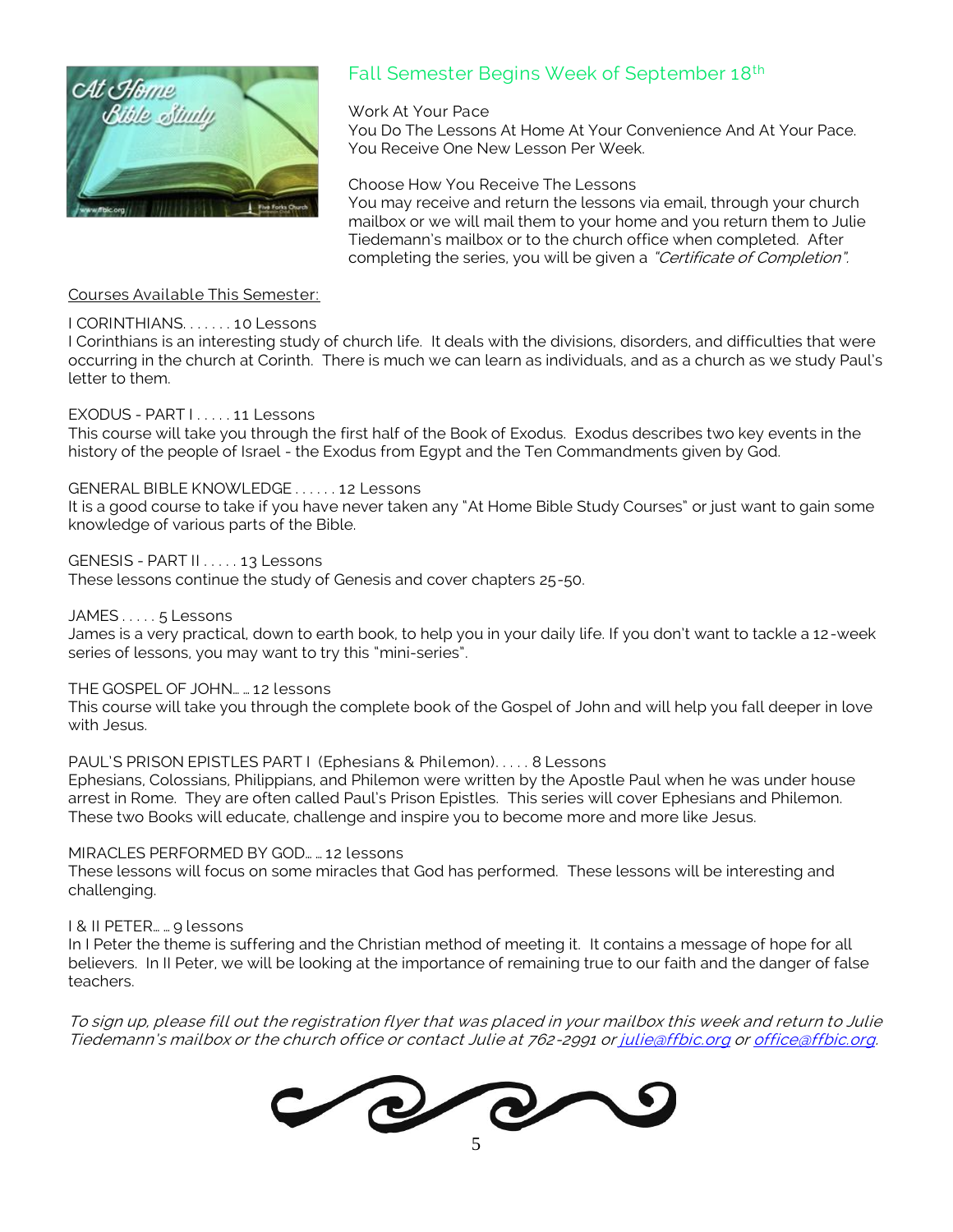

**Upcoming Events**

# *ELO – Outdoor 3D Archery Fun Shoot*

Saturdays: August 26<sup>th</sup> & September 9<sup>th</sup>

Start Times: 8am – 11am

Location: Five Forks Road, Waynesboro

Cost: Adults \$5; Kids \$3

- Raffle Prizes
- Food Stand
- Breakfast & Lunch
- Beginners Welcome
- Limited bows available for use
- Instructions on site
- Different course each week

Pre-register at [www.eloutdoors.com](http://www.eloutdoors.com/)





# *Family Camping Weekend*

September 22 – 24…at Rhodes Grove Camp

Camper Sites, Tents Sites, Cabins, Hotel Rooms

Kids' Activities:

- Slip N' Slide
- Duck Derby
- Candy Scramble

Raffle Prizes to be given away.

6 Must pre-register online at [www.eloutdoors.com](http://www.eloutdoors.com/)

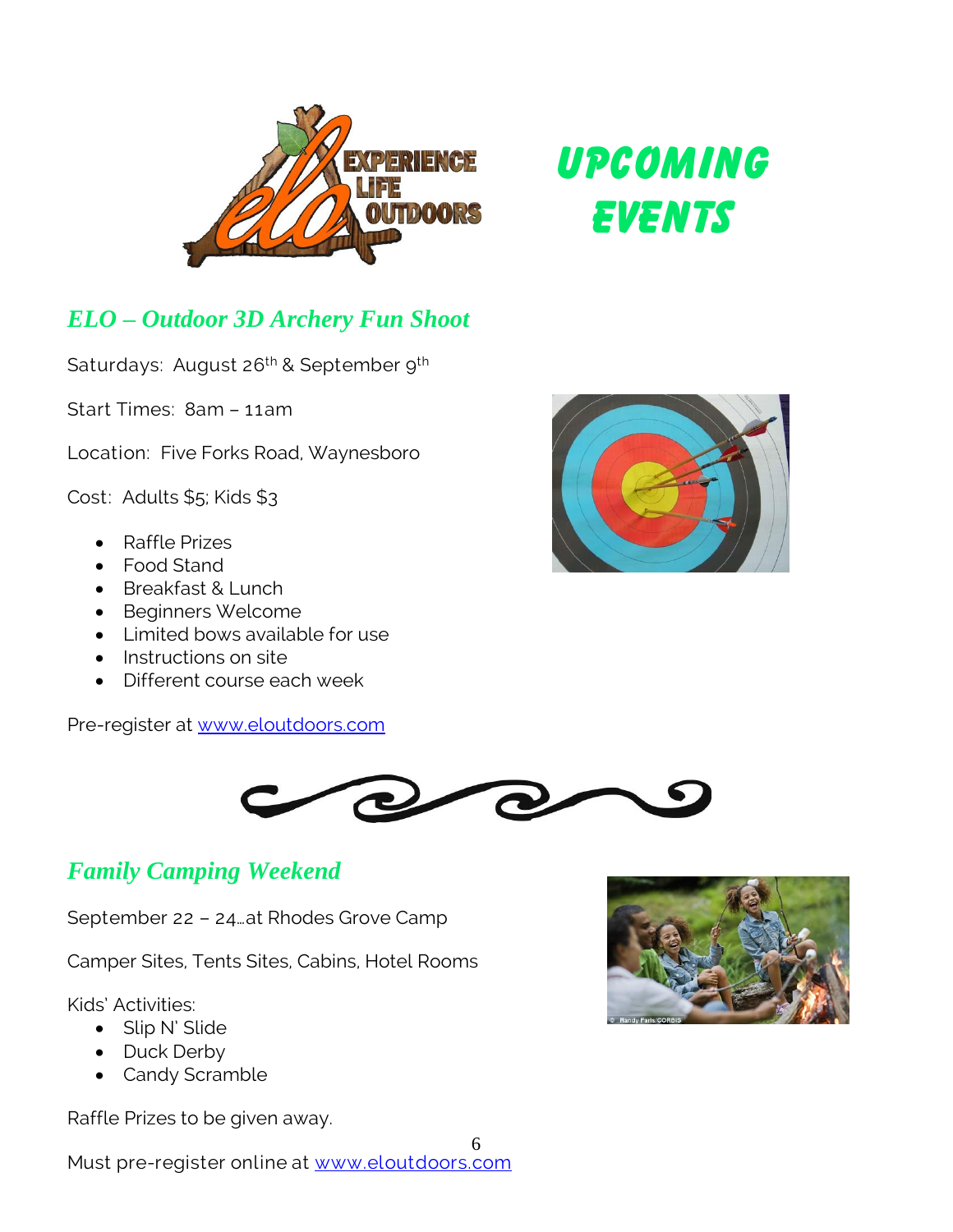## *An Evening Of Songs And Stories With Peter Furler & Ryan Stevenson*



Saturday, November 18th… 7:00pm in the Five Forks Auditorium (doors open at 6:00pm)

- \$20 General Admission
- Tickets will be available at the Five Forks Church Office or in the lower lobby before and after services approximately 6-8 week before concert.

first runner-up from the initial season of ABC's *"Rising Star."* As the former frontman for the Newsboys, Peter Furler knows a thing or two about hit songs. As the writer behind some of Contemporary Christian Music's biggest hits, including "He Reigns," "Something Beautiful," "Shine," and "Breakfast," Peter has been an instrumental part of creating music for CCM fans worldwide. Now he is joining forces with Ryan Stevenson, the fresh voice behind the biggest song of 2016, "Eye of the Storm" for a special night of songs and stories. 2017 sees the return of Peter to the CCM airwaves, as he joins Michael Tait and the Newsboys on their latest single, "*The Cross Has the Final Word*," while Ryan debuts his latest single, "The Gospel," scaling the charts now. Don't miss this special night bringing these two incredible men of faith together, where they also share stories behind the songs that reveal their testimony of God's faithful work in their lives and in the world. Opening the show will be new Fair Trade Services recording artist, Austin French,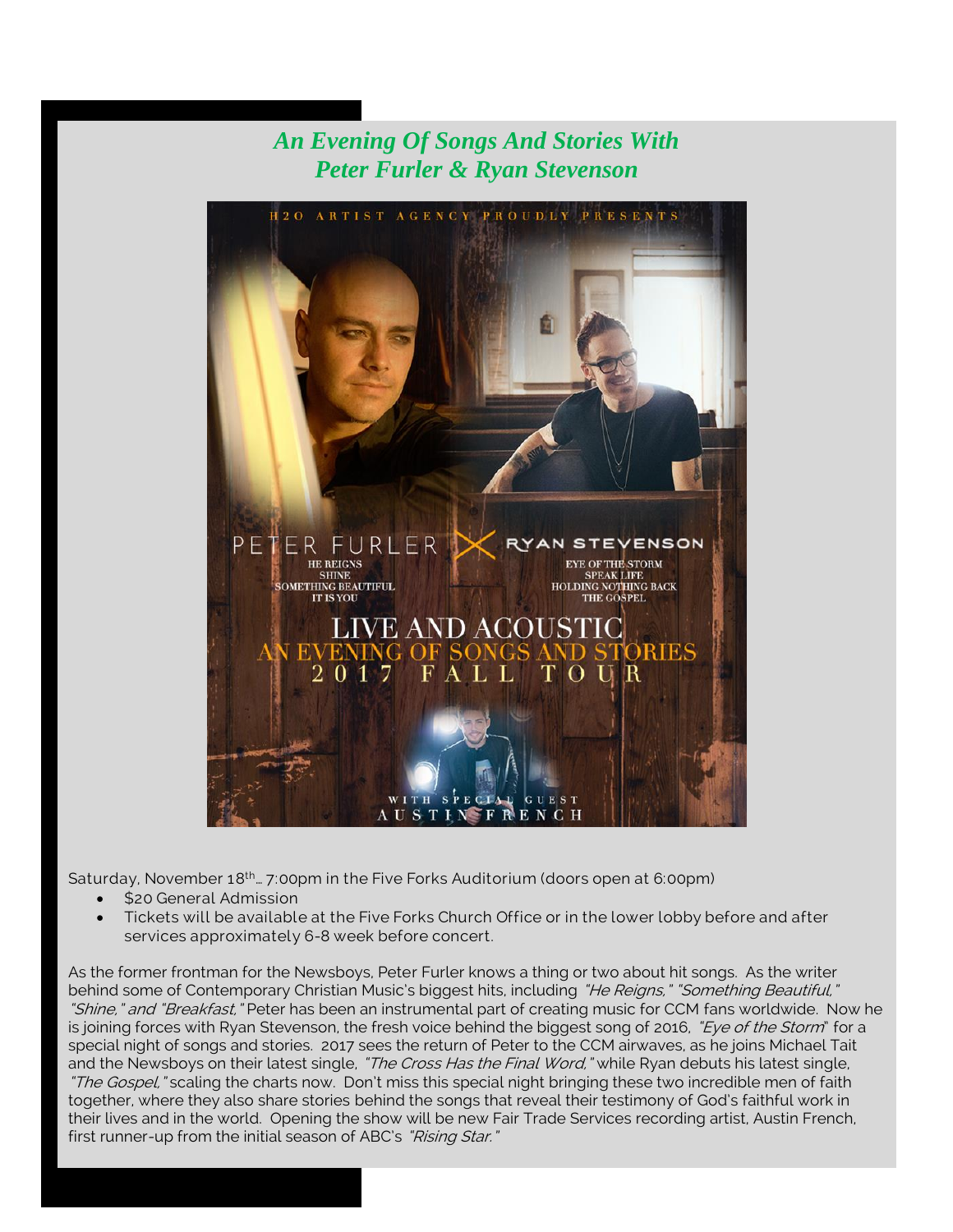

*Coming to Five Forks on Sunday, September 10th…6pm in the Auditorium* 

#### No tickets or cost – Free Will Offering

This group was formed in January 2000 with a goal of touring one weekend a month. That lasted for about three months, and the rest is history. Traveling and working over 120 dates per year, this group has won the hearts of thousands. Their off-stage love and accessibility, both to and for the folks that come to their concerts, is one of the things that people seem to appreciate most. Their desire to provide the finest in quality music while effectively ministering to the lost and hurting is truly the objective in each and every concert. The group has enjoyed radio & chart success with songs like "Brand New Heart," "In the Morning," "Crown Him King," "God's Word Will Stand," & "Carved in Stone." In 2008, PromisedLand was honored with a Dove Award consideration in the category of Southern Gospel Album of the Year for their project entitled "Carved in Stone."

Most recently, the group has appeared on Christian TV via the Daystar Network, the NRB Network, World Harvest, and Gospel Music Television, making multiple appearances on "Great American Gospel" & "American Gospel Onstage." In 2015 and 2016, PLQ was honored to appear on the Main Stage of the National Quartet Convention in Pigeon Forge, TN.

#### Meet the Guys:

Lead Vocalist: Gene Hamman is a founding member of PLQ and has been involved with Christian music for over 25 years. He also enjoys hunting, fishing, sports, and spending time with his family. Gene & his wife, Amy, have been married for almost 26 years. They, along with their three sons, Chad, Trevor, and Zachary, reside in Edinburg, VA.

Bass Vocalist: KC Armstrong is originally from Mt. Holly, NC. KC is blessed with an amazing bass voice and utilizes that gift not only with PLQ, but as a member of the world-renowned United States Army Male Chorus, where he is Active Duty. He received his higher education at East Tennessee State University and Western Carolina University. KC resides in Winchester, VA with his wife, Chara, and their three children, Brogan, Adeline, and Calvin.

Tenor Vocalist: Joey Wilson is a preacher's son and has been involved in church ministry his whole life. He studied music at East Coast Bible College and is a charter member of PLQ. Joey's talent far surpasses his incredible tenor voice. He is an accomplished music producer, arranger, and studio engineer. When Joey is not on tour, he enjoys working in his recording studio, "The Vocal Den," located in Warrenton, Virginia. Baritone Vocalist: Aaron Swain is 24 years old and is the youngest member of the group. Aaron graduated from Radford University in 2015 with a Bachelor's degree in Computer Science and is currently pursuing another Bachelor's degree in Digital Media - Audio from Liberty University. He has followed gospel music since the age of 13. Aaron resides in Forest, VA, and attends Heritage Baptist Church in Lynchburg.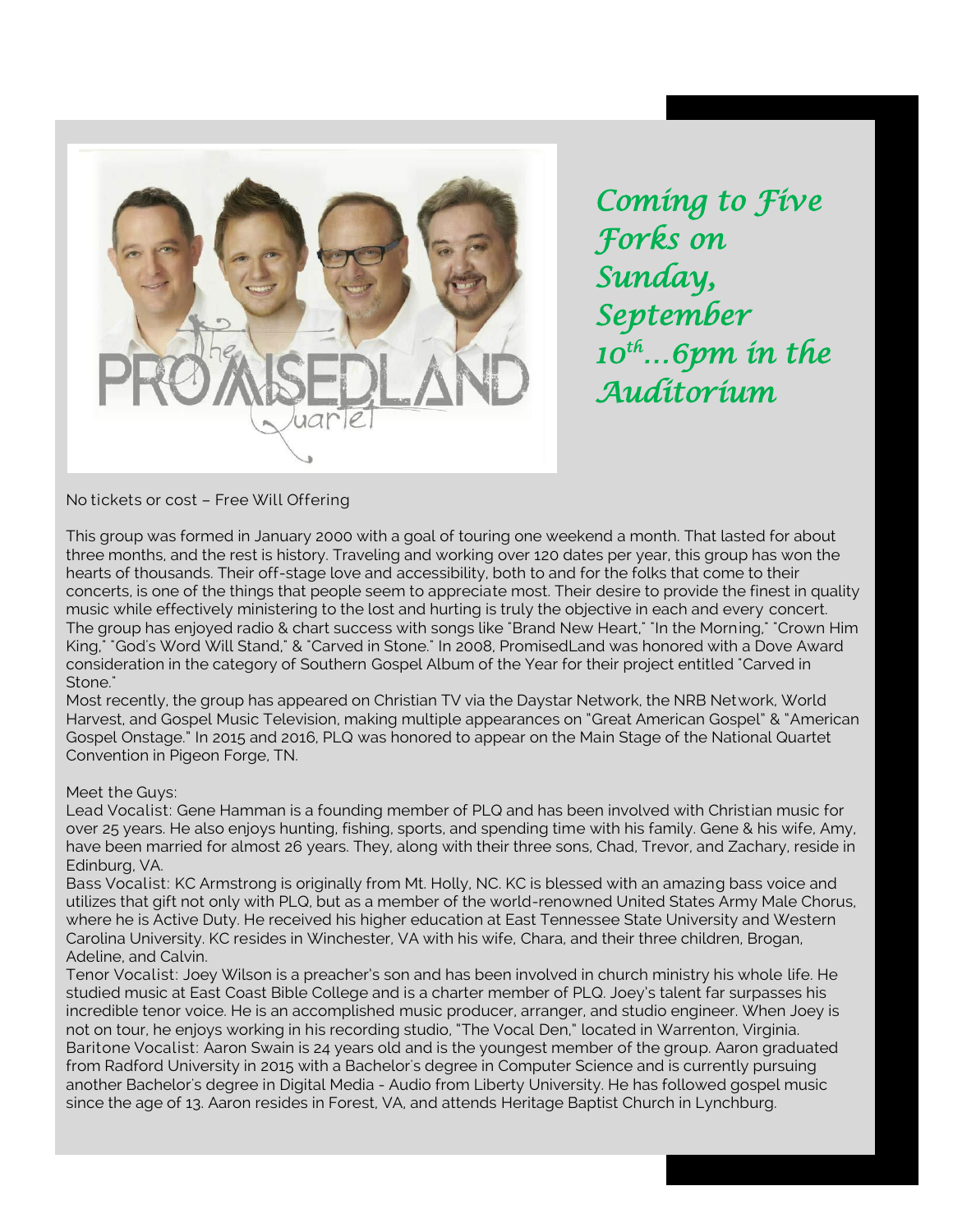

Below is a list of events and activities that the youth are assisting with, participating in or will be invited to be part of:

"You can find more information about our events, including permission slips, on the church website or join us on Facebook; our group name is; Five Forks BIC Youth Group, or see Pastor Shaun.

\*Please be aware that there is extra financial assistance available to any youth that may need it. Do not let money be the reason that you do not participate! (See Pastor Shaun)



CREATE our NEW YOUTH GROUP T-SHIRT - "Hey Five Forks Teens CREATE a T-shirt design that screams, WEAR ME". That's right, we need a new youth group T-shirt for this fall and we are inviting you (all teens) to get creative and submit your concept design for the 2017-2018 youth group t-shirt. Here's a little help to get you started on your design. We'd like "Five Forks Youth Group" somewhere on the T-shirt and we'd like a design that in some way incorporates our key youth group theme for the new school year. That theme will be "The Great Adventure" emphasizing the idea that "The Christian life is all about going on a great

adventure with the creator of the universe by your side!" Submissions can be hand drawn or digitally created, we'll take your concept design have it touched up by some professionals for the sake of quality printing. Also, keep your design a secret…don't let anybody else know which one is your design! All submissions must be completed and turned in to Pastor Shaun by Wednesday, August 23<sup>rd</sup>. The entire youth group will then be voting for our favorite design on Wednesday, August 30<sup>th</sup> at our annual tailgating party.



Sunday school SWITCH - Sunday, August  $27<sup>th</sup>$  (9:30am - 10:30am) is "Sunday school switch". That means all Sunday school classes switch for the new quarter. All new Jr. High teens (6<sup>th</sup>-8<sup>th</sup> grade this school year) will join the Jr. High Sunday school class with Mary Fleagle. Jr. High class meets below the café, down the hallway, the whole way at the end…room A36! You can be wild, loud and crazy down there and not disturb the rest of the churchJ Don't worry, there

will be signs showing you the way. And all new Sr. High teens (9 $^{\rm th}$ -12 $^{\rm th}$  grade this school year) will join the Sr. High Sunday school class with Chris Bumbaugh also, below the café and down the hallway to room A33.